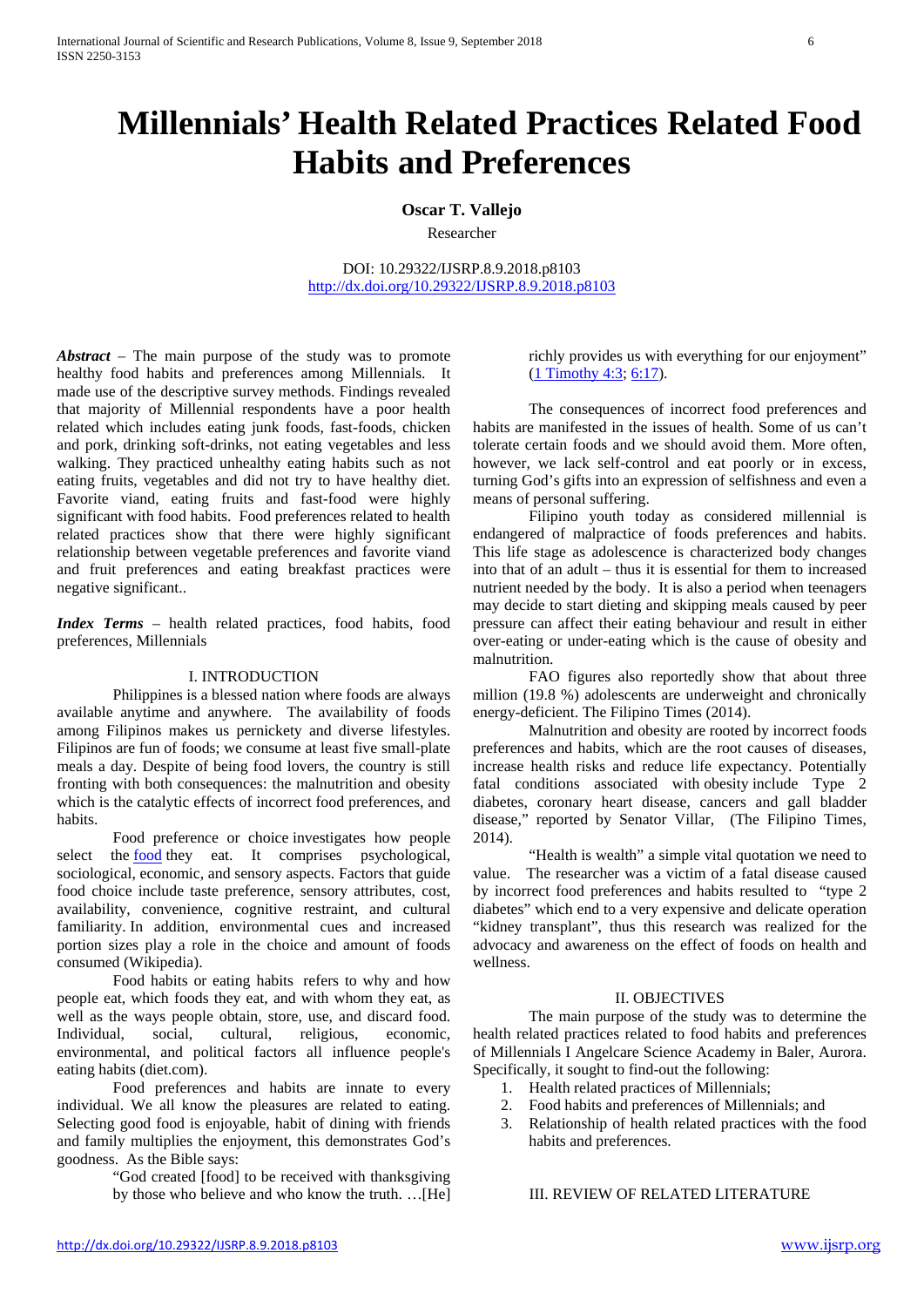The literature sought develops a Millennials' health related practices related with their food habits and preferences.

**Breakfast Eating Practices.** A typical Filipino breakfast is usually eggs, sunny side up; fried rice and any or all of the favorite Filipino breakfast staples: tocino or sweetened pork strips; tapa, a kind of beef jerky or tuyo, dried salted fish. These dishes are fairly easy to cook. They require only minimal cooking skills. [http://www.streetdirectory.com/food\\_editorials/meals/br](http://www.streetdirectory.com/food_editorials/meals/breakfast_meals/a_typical_filipino_breakfast.html) [eakfast\\_meals/a\\_typical\\_filipino\\_breakfast.html.](http://www.streetdirectory.com/food_editorials/meals/breakfast_meals/a_typical_filipino_breakfast.html) July 8, 2018

Young and Fors (2009) stated that students consuming healthy breakfasts and healthy lunches were more likely to be White or Asian, better able to communicate with parents or guardians on serious issues, closely monitored by their parents, living with one or both parents, spending less time at home without adults, perceiving themselves at about the right weight or underweight (lunch/breakfast only), male (lunch/breakfast only), and in 9th or 10th grade (breakfast only).

**Junk-foods Eating Practices.** [Shi,](https://www.nature.com/articles/1602259#auth-1) Z., et.al., (2005) found out that about 53% of the students from China were snacking while watching TV. The types of snack foods were mainly crisps, huamei (dried fruit snacks), soft drinks, and seeds (pumpkin, sun flower etc).

**Drinking Soft-drink Practices.** Golloso-Gubat, M.J. et.al., (2015) revealed that beverages contributed 17% and 3% to mean energy intake per day of pre-school children, and schoolchildren and adolescents, respectively.

Shi, Z.et.al., (2005) claimed that intake of soft drinks were positively and significantly associated with SES. About 10% of the boys from high SES families drink soft drinks (sodas and cola), the corresponding figures were 21.5 and 4.2% ( $P<0.05$ ). In the lowest SES group, only one-third as many as in the highest SES group consumed soft drinks that often.

**Absent/Present of Illness.** NIH News in Health (2017) claimed that things you eat can influence your risk of dying from heart disease, stroke, or type 2 diabetes. The findings suggest ways to change your eating habits to improve your health.

Realbuzz (N.D) reported that our eating habits have changed dramatically in modern times. The foods we eat are far less nutritious than they appear due to intensive farming methods, pesticides, additives and preservatives. Furthermore, Health and disease are directly linked to what we eat and as all disease originates at the cellular level, healthy cells create healthy tissues, healthy organs, healthy heart and healthy skin.

**Favorite Viands.** Barra, L.l. (2004) claimed that Grade 1 pupils from University of the Philippines, Diliman, Quezon City have a favorite foods which included chicken, fruits, vegetables, sinigang, fish, chocolate, adobo, kalabasa (squash), kanin (rice), kare-kare, ice cream and mansanas (apple). Since most of the foods students considered delicious were also their favorites.

NSCB secretary general Jose Ramon Albert said that Filipinos ate an average of 58 grams of meat products a day in 2008, up by 152% from 23 grams in 1978. Filipinos are also eating more chicken at an average of 25 grams per day in 2008, up from 7 grams in 1978. (Cabacungan, 2012)

**Fruit Eating Practices.** Young and Fors (2009) claimed that high schools in a suburban county near Atlanta, Georgia consuming more fruits and vegetables were more likely to be White or Asian.

"There are lots of factors why Filipinos eat less fruits and vegetables and more meat and poultry and one of them is the mass migration to urban centers and the stress of a city lifestyle during the last three decades. Furthermore, the same report showed Filipinos munching fewer vegetables (down 24% to 110 grams in 2008 from 145 grams in 1978) and fruits (down 485% to 54 grams in 2008 from 104 grams in 1978), (Cabacungan, 2012).

Almost half of the subjects did not at all eat fruits in school during snack time. However, more than 40% of the adolescent's ate fruits in school and at home sometimes. Only 6.5% claimed they ate fruit as snack in school most of the time while 42.2% said they ate fruits as snack at home. (Gonzales JT, et.al., 2016).

**Fast-food Eating Practices.** Shi, Z.et.al. (2005) stated that the intake of fast food was positively and significantly associated with SES. The intake of fast food and soft drinks were positively and significantly associated with SES. About 10% of the boys from high SES families ate hamburgers daily compared with 2.8% of the boys from the low SES families (P<0.05), while the lowest SES group, only one-third as many as in the highest SES group consumed hamburgers that often.

Majabadi, H.A, et.al., (2016) claimed that the following factors that influenced their major reasons for consuming fast food: 1) fast food is delicious; 2) fast-food eateries and restaurants are easily accessible; 3) a greater variety of fast-food options than home-cooked food options is available, providing people with numerous choices; 4) the affordability of fast foods and the fact that they are readily available provide adolescents with a sense of independence; 5) finally, going out to eat fast foods with friends is a way of entertainment, particularly for adolescents.

**Walking Habit/Practices.** [Florentino,](http://journals.sagepub.com/author/Florentino%2C+Rodolfo+F) R.F. et.al., (2002 ) claimed that children from private schools were apparently less physically active, were more likely to be driven to school instead of walking, and were more likely to prefer television and computer games over outdoor games. These differences agree with an earlier report on the nutritional status of the children as determined by anthropometry, which showed a higher proportion of overnutrition and a lower proportion of undernutrition among private schoolchildren than among public schoolchildren.

The Philippine Star (2016) reported that Philippines one of Asia's most unhealthy countries, adults are overweight due mainly to insufficient exercise and poor food habits, 30% of Filipino parents admit their children don't get enough exercise.

#### IV. METHODOLOGY

The study made use of the descriptive method of research utilizing a survey checklist patterned to the London's Global University, Institute of Epidemiology and Health Care Research Department of Behavioural Science and Health, with some modification to suite for Filipinos respondents.

The subject of the study were 82 Junior high school students from Angelcare Science Academy, Suclayin, Baler, Aurora during the School Year 2017-2018. Participants were selected using purposive and simple random sampling.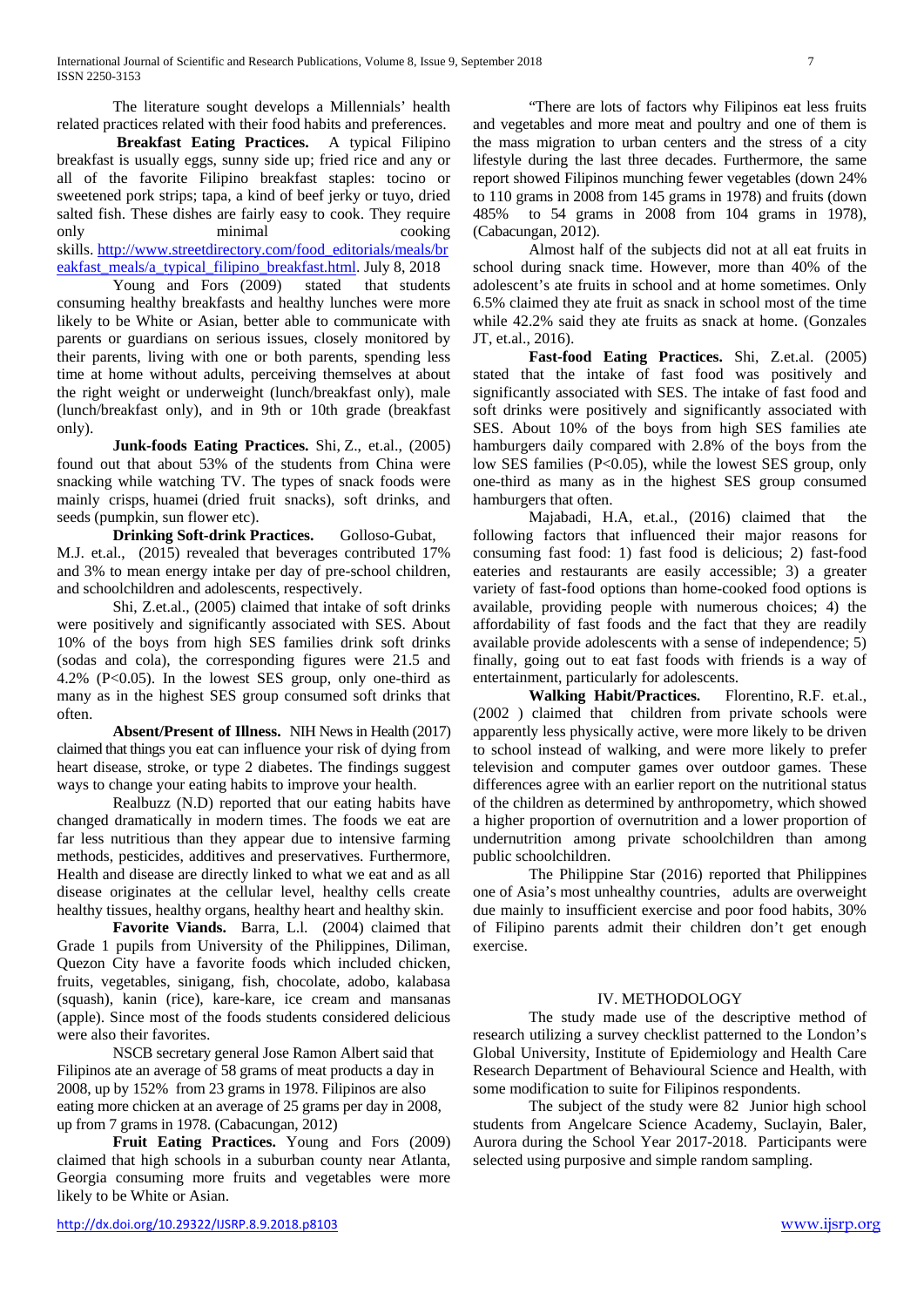The respondents were purposively selected based on their concerned on their nutritional status and highest for age. Lists of participants without concerned nutritional status and height for age were selected using simple random sampling using lottery method. Consent was presented to the participants before the administration of the questionnaire.

The data gathered were treated statistically in accordance with the sequence of the problems. Frequency, percentage, weighted mean and correlation were used.

# V. RESULTS

## **Health related practices, food habits and preferences of Millennials**

#### **Table 1. Health Related Practices**

| <b>Health Related Practices</b>    | <b>Frequency</b> | <b>Percent</b> |
|------------------------------------|------------------|----------------|
| <b>Breakfast Eating Practices</b>  |                  |                |
| Eat breakfast regularly            | 78               | 96.3           |
| Not Eating breakfast               | 3                | 3.7            |
| <b>Junk Food Eating Practices</b>  |                  |                |
| Eat Junk Foods regularly           | 73               | 90.1           |
| Not Eating Junk Foods              | 8                | 9.9            |
| Drinking Soft-drinks Habit         |                  |                |
| Drinking Soft-drinks regularly     | 72               | 88.9           |
| Not Drinking Soft-drinks           | 9                | 11.1           |
| Frequency of Drinking Soft-drinks  |                  |                |
| Not drinking soft-drinks           | 9                | 11.1           |
| Once a week                        | $\overline{4}$   | 4.9            |
| Once a day                         | 50               | 61.7           |
| Twice a Day                        | 13               | 16             |
| Three Times a day                  | 3                | 3.7            |
| Four Times a Day                   | 1                | 1.2            |
| Five Times a Day                   | $\mathbf{1}$     | 1.2            |
| Absence/Presence of Illness        |                  |                |
| Absence of Illness                 | 59               | 72.8           |
| With Illnesses                     | 21               | 27.1           |
| <b>Favorite Viand</b>              |                  |                |
| Chicken                            | 30               | 37.0           |
| Pork                               | 26               | 32.1           |
| Fish                               | $\overline{4}$   | 4.9            |
| Vegetables                         | 21               | 25.9           |
| <b>Vegetables Eating Practices</b> |                  |                |
| Eat Vegetables regularly           | 21               | 25.6           |
| <b>Not Eating Vegetables</b>       | 61               | 74.4           |
| <b>Fruits Eating Practices</b>     |                  |                |
| Eat Fruits regularly               | 42               | 51.9           |
| Not Eating fruits                  | 39               | 48.1           |
| <b>Fast-foods Eating Practices</b> |                  |                |
| Eat Fast-foods regularly           | 52               | 64.2           |
| <b>Not Eating Fast-foods</b>       | 29               | 35.8           |
| <b>Walking Practices</b>           |                  |                |
| Walking at least 1 hour a Day      | 43               | 53.1           |
| No walking everyday                | 38               | 46.9           |

## **Table 2. Eating Habits**

| <b>Food Habits</b>                                                       |      | VD  |      |
|--------------------------------------------------------------------------|------|-----|------|
| 1. If I am having lunch away from home, I often choose a low-fat option. | 1.59 | Unh |      |
| 2. I usually avoid eating fried foods.                                   | 1.70 | H   |      |
| 3. I usually eat a dessert or pudding if there is one available.         | 1.21 | Unh | 22.5 |
| 4. I make sure I eat at least one serving of fruit a day.                | 1.44 | Unh | 17   |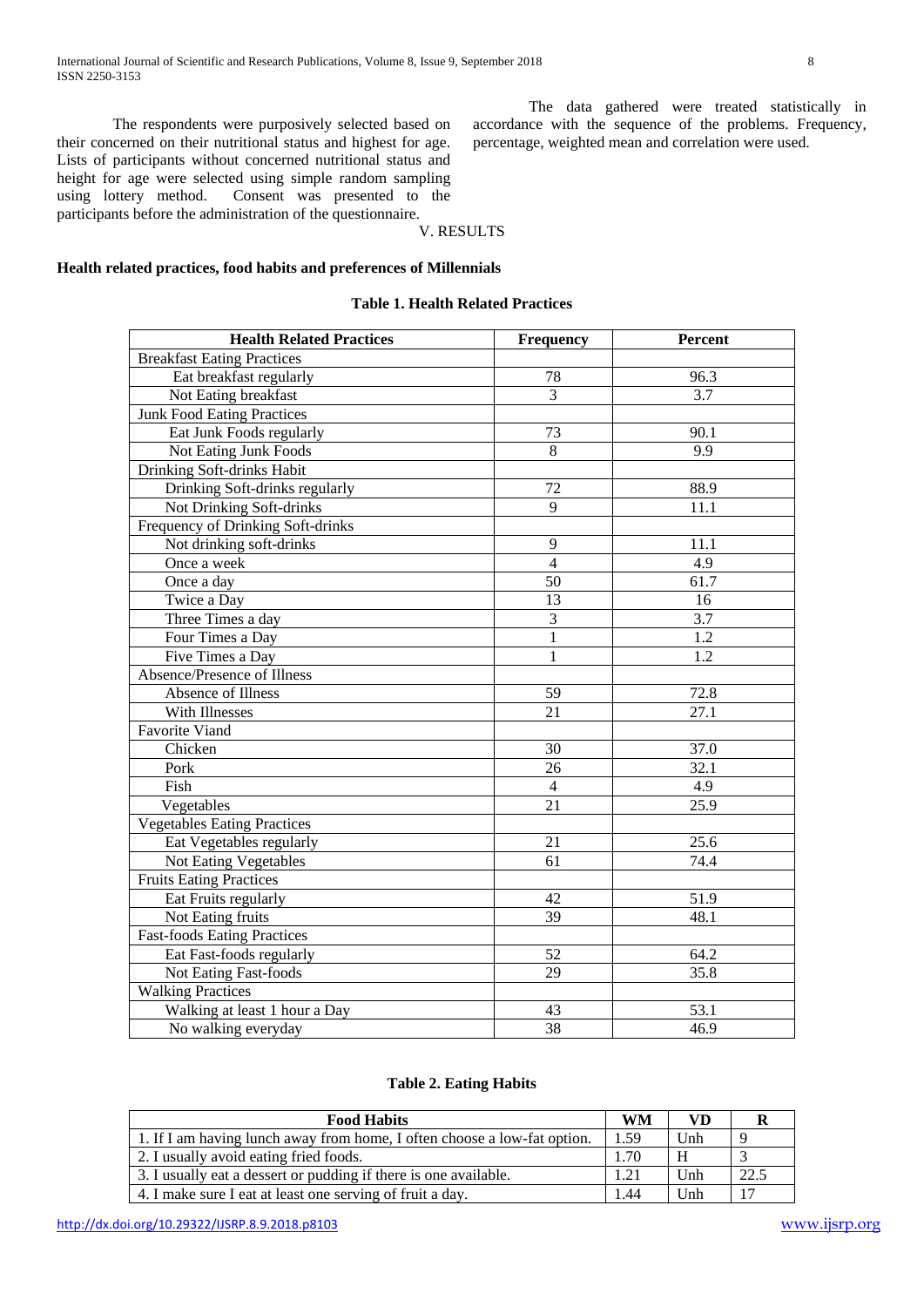| 5. I try to keep my overall fat intake down.                                 | 1.51 | Unh        | 11.5           |
|------------------------------------------------------------------------------|------|------------|----------------|
| 6. If I am buying crisps, I often choose a low-fat brand.                    | 2.01 | H          |                |
| 7. I avoid eating lots of hotdogs and burgers.                               | 1.60 | Unh        | $\overline{7}$ |
| 8. I often buy pastries or cakes.                                            | 1.40 | Unh        | 18             |
| 9. I try to keep my overall sugar intake down.                               | 1.50 | Unh        | 14             |
| 10. I make sure I eat at least one serving of vegetables or salad a day.     | 1.48 | Unh        | 16             |
| 11. If I am having a dessert at home, I try to have something low in fat.    | 1.51 | Unh        | 11.5           |
| 12. I rarely eat takeaway meals.                                             | 1.33 | Unh        | 20             |
| 13. I try to ensure that I eat plenty of fruit and vegetables.               | 1.38 | Unh        | 19             |
| 14. I often eat sweet snacks between meals.                                  | 1.51 | Unh        | 11.5           |
| 15. I usually eat at least one serving of vegetables (excluding potatoes) or | 1.51 | Unh        | 11.5           |
| salad with my evening meal.                                                  |      |            |                |
| 16. When I am buying a soft drink, I usually choose a diet drink.            | 1.65 | H          | $\overline{4}$ |
| 17. When I put butter or margarine on bread, I usually spread it on thinly.  | 1.60 | Unh        | $\overline{7}$ |
| 18. If I have a packed lunch, I usually include some chocolate and/or        | 1.80 | H          | $\mathfrak{D}$ |
| biscuits.                                                                    |      |            |                |
| 19. When I have a snack between meals, I often choose fruit.                 | 1.61 | H          | 5              |
| 20. If I am having a dessert or pudding in a restaurant, I usually choose    | 1.60 | Unh        | 7              |
| the healthiest one.                                                          |      |            |                |
| 21. I often have cream on desserts.                                          | 1.49 | Unh        | 15             |
| 22. I eat at least 3 servings of fruit most days.                            | 1.22 | Unh        | 21             |
| 23. I generally try to have healthy diet.                                    | 1.21 | Unh        | 22.5           |
| Overall Weighted Mean                                                        | 1.52 | <b>UNH</b> |                |

# **Table 3. Food Preferences**

| <b>Food Preferences</b> | WM   | <b>Verbal Description</b> | Rank |
|-------------------------|------|---------------------------|------|
| Meat /Fish              | 3.52 | Like a Little             |      |
| <b>Starches</b>         | 3.62 | Like a Little             |      |
| Dairy                   | 3.33 | Neither like nor dislike  |      |
| Fruits                  | 3.99 | Like a Little             |      |
| Vegetables              | 3.10 | Neither like nor dislike  |      |
| <b>Snacks</b>           | 4.00 | Like a Little             |      |

# **Relationship of health related practices and food habits and preferences using Pearson r**

# **Table 4. Relationship of Health Related Practices and Food Habits**

| <b>Health Related Practices</b>    | <b>Pearson's r Value</b> | Approx. Sig. | <b>Verbal Interpretation</b> |
|------------------------------------|--------------------------|--------------|------------------------------|
| <b>Breakfast Eating Practices</b>  | $-0.010$                 | 0.929        | Not Significant              |
| <b>Junk-foods Eating Practices</b> | $-0.075$                 | 0.508        | Not Significant              |
| Soft-drinks Drinking Practices     | $-0.018$                 | 0.872        | Not Significant              |
| Frequency of Drinking Soft-drink   | 0.054                    | 0.634        | Not Significant              |
| Absence/Presence of Illness        | $-0.126$                 | 0.254        | Not Significant              |
| <b>Favorite Viand</b>              | $-0.297$                 | 0.007        | <b>Highly Significant</b>    |
| <b>Fruits Eating Practices</b>     | 0.363                    | 0.001        | <b>Highly Significant</b>    |
| <b>Fast-food Eating Practices</b>  | 0.302                    | .006         | <b>Highly Significant</b>    |
| Daily Walking Practices            | 0.227                    | 0.041        | Significant                  |

| Table 5. Summary of Relationships between Health Related Practices and Food |
|-----------------------------------------------------------------------------|
|-----------------------------------------------------------------------------|

| <b>Health Related Practices</b>    | <b>Food Preferences</b> |                 |           |               |           |              |
|------------------------------------|-------------------------|-----------------|-----------|---------------|-----------|--------------|
|                                    | <b>Meat/Fish</b>        | <b>Starches</b> | Dairy     | <b>Fruits</b> | Veggie    | <b>Snack</b> |
| <b>Breakfast Eating Practices</b>  | $-0.050$ ns             | .045ns          | $-.009ns$ | $-.229*$      | $-.082ns$ | .023ns       |
| <b>Junk-foods Eating Practices</b> | $0.058$ ns              | .166ns          | .036ns    | .067          | .055ns    | $-.164ns$    |
| Soft-drinks Drinking Practices     | $-0.172$ ns             | $-.010ns$       | $-.016ns$ | $-.100$       | $-.018ns$ | .041ns       |
| Frequency of Drinking Soft-drink   | 0.092ns                 | .186ns          | .104ns    | .002          | .129ns    | $-.090ns$    |
| Absence/Presence of Illness        | $-0.142$ ns             | $-.171ns$       | $-.112ns$ | .135          | .093ns    | $-.178ns$    |
| <b>Favorite Viand</b>              | $-0.014$ ns             | .038ns          | .163ns    | .023          | $.284**$  | $-.090ns$    |
| <b>Fruits Eating Practices</b>     | 0.112ns                 | $-.038ns$       | $-.137ns$ | $-.141$       | $-.096ns$ | .060ns       |

 **Preferences**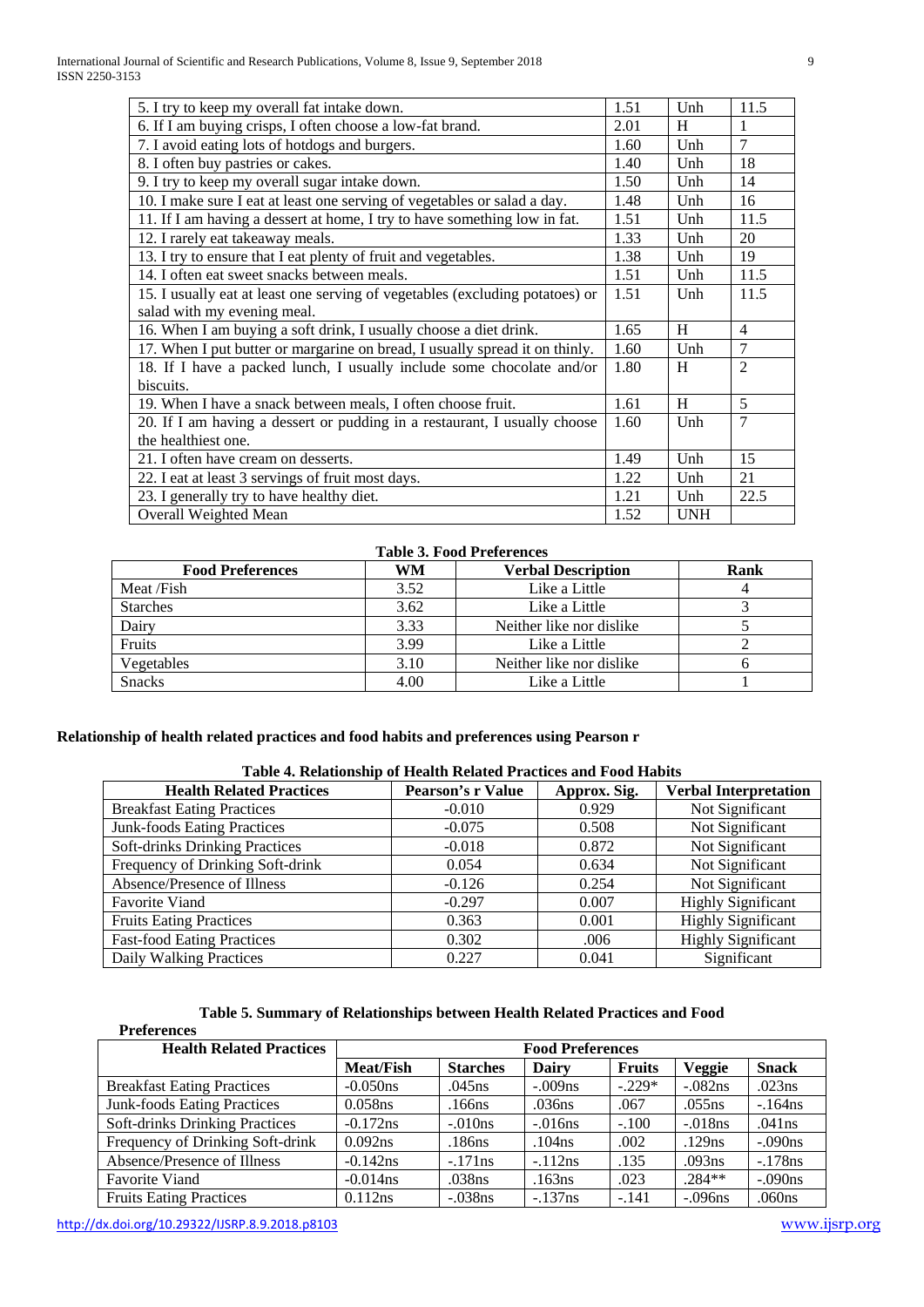| Practices<br>iatin o<br>Hast-L<br>oods    | $\sim$ $\sim$<br>'9ns<br>-- | 008ns        | 170ns<br>$\overline{\phantom{a}}$ | .180<br>$\sim$ | $\Omega$<br>1 <sub>ns</sub> | 012<br>. Zns<br>$-.U.$ |
|-------------------------------------------|-----------------------------|--------------|-----------------------------------|----------------|-----------------------------|------------------------|
| Daily<br><b>Practices</b><br>71 n G<br>-- | - -<br>ons                  | .073<br>'3ns | 013<br>13ns                       | .011           | 090ns                       | $\sqrt{2}$<br>16/ns    |

Legend: \*\* - highly significant

ns - not significant

#### VI. DISCUSSION

As presented in Table 1, majority eat breakfast (96.3%), less than one third eat junk foods ( 90.1%), 88% drink soft-drinks and 61.7% drink once a day, not eating vegetables (74.4%), 72.8% were no illness, 64.2% eating junk-foods. 64.2% eating fast-foods regularly, 53.1% walking at least 1 hour a day. Chicken and pork were their favourite viand. This result indicates that majority of Millennial respondents have a poor health related practices.

Healthy eating habits includes were choosing lowfat brand crisps (2.01), pack lunch included chocolate and biscuits, (1.80), they avoid eating fried foods (1.70), and they choose fruit in their snack. Unhealthy eating habits were they did not eat 3 servings of fruit most days (1.22), generally they did not try to have healthy diet (1.21) and they did not eat a dessert if there is available (1.21). The overall weighted mean of 1.52 implied that millennial respondents possessed unhealthy food habits.

Millennials preferred snacks (4.00), fruits (3.99), starches (3.62), meat/fishes (3.52). This results show that millennial respondents did not want eats vegetables and dairy products which is the source of nutrients needed by the body.

The relationship of health related practices and food habits indicate that favourite viand, fruit eating, fastfood eating were found highly significant, only daily walking have a significant relationship. This result implies that millennial respondents with unhealthy food habits respondents were preferred chicken and pork, not eating fruits, eat fast-foods and not walking one hour a day.

Highly significant relationship was observed between vegetable preferences and favourite viand while negative significant relationship on fruit preferences and eating breakfast practices. No significant relationships were observed on other variables. This results show that respondents whose vegetable as their favourite viand preferred or like vegetables more, while those eating breakfast they didn't preferred fruits.

## VII. CONCLUSIONS

Majority of Millennial respondents have a poor health related which includes eating junk foods, fast-foods, chicken and pork, drinking soft-drinks and less walking.

Millennial respondents practiced unhealthy eating habits such as not eating fruits, vegetables and did not try to have healthy diet.

Favorite viand, eating fruits and fast-food were found highly significant with food habits.

There is highly significant relationship between vegetable preferences and favorite viand while negative significant relationship on fruit preferences and eating breakfast practices.

#### REFERENCES

Barra, L.l. (2004). What are our children eating? Children's nutrition knowledge and the relationship between nutritional intake and attention. Philippine Journal of Psychology (2004) Vol 37 No. 1.

Cabacungan, G.C. 2012. Filipinos urged to eat more fruits, veggies, lessen meat intak[e.Philippine](http://newsinfo.inquirer.net/source/philippine-daily-inquirer) Daily Inquirer / 05:39 PM December 31, 2012

Diet.com.

Florentino, R.F., [Villavieja,](http://journals.sagepub.com/author/Villavieja%2C+Gracia+M) G.M, and [Laña,](http://journals.sagepub.com/author/La%C3%B1a%2C+Ruby+D) R.D. (2002). Dietary and physical activity patterns of 8- to 10- year-old urban schoolchildren in Manila, Philippines. Retrieved from http://journals.sagepub.com/doi/abs/10.1177/156482650202 300306. Retrieved fro

Golloso-Gubat,M.J., Magtibay,E.V.J., Gironella, G.M.P., Tajan, M.G. and Constantino, M.A.S. (2015) . Beverage consumption of Filipino children and adolescents (7th National Nutrition Survey): Nutritional Concerns and Potential Policy Implications. Philippine Journal of Science144 (1): 31-41.

Gonzales JT, Raaij, JV, and Narciso, ZV (2016). Consumption pattern for fruits and vegetables of some Filipino adolescents in selected public schools in the City of Manila. J Nutr. Disorders Ther. 6:202. doi:10.4172/2161- 0509.1000202

[http://www.streetdirectory.com/food\\_editorials/meals/break](http://www.streetdirectory.com/food_editorials/meals/breakfast_meals/a_typical_filipino_breakfast.html) [fast\\_meals/a\\_typical\\_filipino\\_breakfast.html.](http://www.streetdirectory.com/food_editorials/meals/breakfast_meals/a_typical_filipino_breakfast.html) July 8, 2018

[Majabadi,](https://www.ncbi.nlm.nih.gov/pubmed/?term=Askari%20Majabadi%20H%5BAuthor%5D&cauthor=true&cauthor_uid=27247793) H.A., [Solhi,](https://www.ncbi.nlm.nih.gov/pubmed/?term=Solhi%20M%5BAuthor%5D&cauthor=true&cauthor_uid=27247793) M., [Montazeri,](https://www.ncbi.nlm.nih.gov/pubmed/?term=Montazeri%20A%5BAuthor%5D&cauthor=true&cauthor_uid=27247793) A., [Shojaeizadeh,](https://www.ncbi.nlm.nih.gov/pubmed/?term=Shojaeizadeh%20D%5BAuthor%5D&cauthor=true&cauthor_uid=27247793) D., [Nejat,](https://www.ncbi.nlm.nih.gov/pubmed/?term=Nejat%20S%5BAuthor%5D&cauthor=true&cauthor_uid=27247793) S., [Farahani,](https://www.ncbi.nlm.nih.gov/pubmed/?term=Khalajabadi%20Farahani%20F%5BAuthor%5D&cauthor=true&cauthor_uid=27247793) F.K., and [Djazayeri,](https://www.ncbi.nlm.nih.gov/pubmed/?term=Djazayeri%20A%5BAuthor%5D&cauthor=true&cauthor_uid=27247793) A. (2016). Factors Influencing Fast-Food Consumption Among Adolescents in Tehran: A Qualitative Study. [Iran Red](https://www.ncbi.nlm.nih.gov/pmc/articles/PMC4884438/)  [Crescent Med J.](https://www.ncbi.nlm.nih.gov/pmc/articles/PMC4884438/) 2016 Mar; 18(3): e23890. Published online 2016 Mar 6. doi: [10.5812/ircmj.23890](https://dx.doi.org/10.5812%2Fircmj.23890)

NIH News in Health (2017). How your eating habits affect your health. Retrieved fro[m https://newsinhealth.nih.gov/2017/05/how](https://newsinhealth.nih.gov/2017/05/how-your-eating-habits-affect-your-health)[your-eating-habits-affect-your-health](https://newsinhealth.nih.gov/2017/05/how-your-eating-habits-affect-your-health) July 8, 2018.

Realbuzz, (N.D). Food choices for better health and diseas prevention Retrieved from https://www.realbuzz.com/articles-

interests/nutrition/article/food-choices-for-better-health-anddisease-prevention/

[Shi,](https://www.nature.com/articles/1602259#auth-1) Z, [Lien,](https://www.nature.com/articles/1602259#auth-2) N., [Kumar](https://www.nature.com/articles/1602259#auth-3) B.N., and [Holmboe-Ottesen,](https://www.nature.com/articles/1602259#auth-4) G. (2005). Socio-demographic differences in food habits and preferences of school adolescents in Jiangsu Province, China, European Journal of Clinical

 <sup>\* -</sup> significant